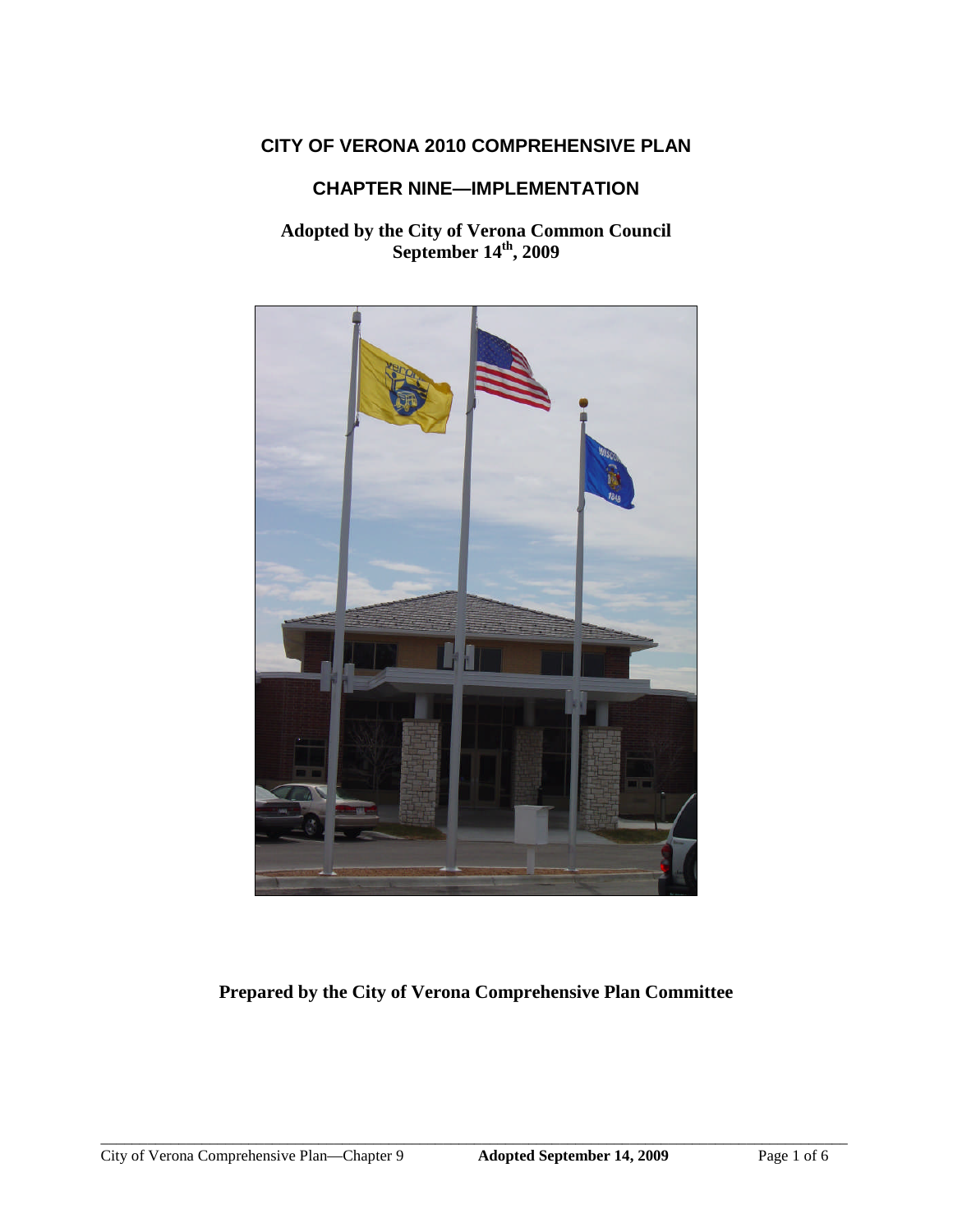# **City of Verona Comprehensive Plan—2010**

### **Table of Contents—Chapter 9: Implementation**

### **Section One**

Introduction and procedure for plan adoption

### **Section Two**

Proposed changes to zoning ordinances, official maps, or subdivision ordinances

### **Section Three**

Description of how each of the elements of the Plan will be integrated and made consistent with other elements

### **Section Four**

Mechanisms to measure Verona's progress toward achieving all aspects of the Plan

#### **Section Five**

Process for updating the Plan at intervals of not less than once every 10 years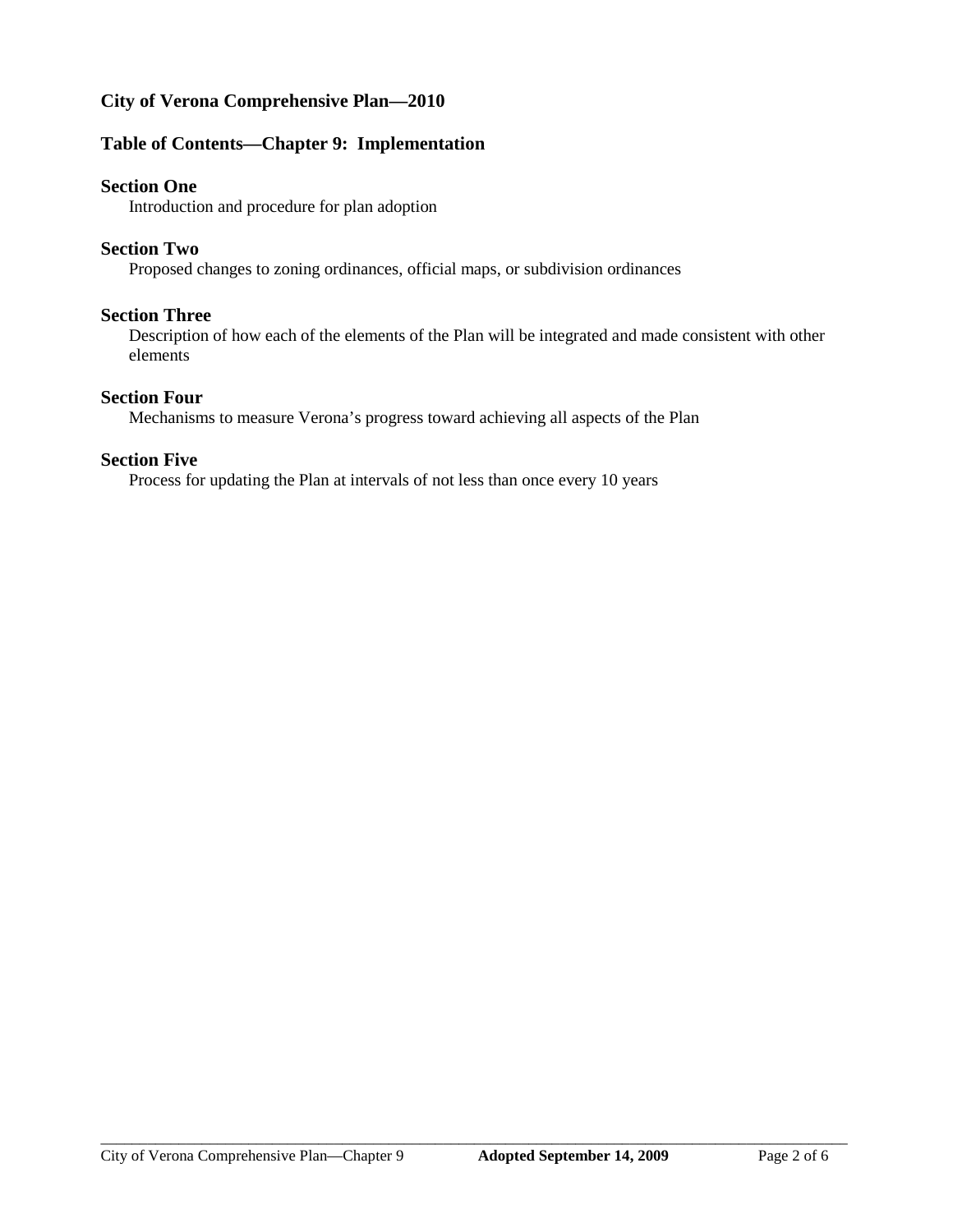### **Section One--Introduction**

This 'Implementation' chapter of the City of Verona comprehensive plan is provided as a guide for 'how' the City of Verona will implement and use this plan. Examples include proposed changes to zoning ordinances, official maps, or subdivision ordinances; a description of how each of the elements of the Plan will be integrated and made consistent with other elements; mechanisms to measure Verona's progress toward achieving all aspects of the Plan; and procedures for adopting and modifying this plan.

### Procedure for Plan Adoption

The City of Verona began the process to create this comprehensive plan in 2007—when the Verona Common Council approved a 'Public Participation Plan' that outlined the various methods and techniques that the City would utilize to insure broad and meaningful citizen participation in the creation of this plan. (See Appendix 1-D). At the same time, Mayor Jon Hochkammer appointed a citizen-committee to oversee the process to create the plan. That group of volunteers—the Comprehensive Plan Committee—began meeting in late 2007 and immediately adopted a work plan for completing the comprehensive planning process before the December 31<sup>st</sup>, 2010 deadline (See Appendix 1-E). During the course of this planning effort—the Comprehensive Plan Committee has conducted 3 community-wide surveys; four communityevents and planning open houses, and met 20 times. As specified in the work-plan, the Committee utilized a system of drafting chapters, then distributing those draft chapters to a wide-range of identified 'stakeholders' for their review and comments. Additional methods for encouraging and obtaining community input was the system of 'comment cards' that the Committee used to solicit input. In total—the Committee received over 100 'comment cards' from community members and various stake-holders, and these comment cards were reviewed and used to modify the draft plans and to create the final draft. The Committee also made the draft plan available at the local Hometown Days festival, Verona City Hall, and the Library. As the drafting process neared completion—the Comprehensive Plan Committee also hosted a forum with the Verona Plan Commission and Common Council to incorporate their input into the plan before the final draft was prepared. After a final draft was created—the Comprehensive Plan Committee recommended that the City of Verona Plan Commission hold a public hearing on the plan as required by State Statute and that the Common Council subsequently adopt the plan.

State Statute Section 66.1001(4) provides the technical procedures for the formal adoption of the plan that was created using the process described above. The City of Verona has followed these procedures in adopting this plan.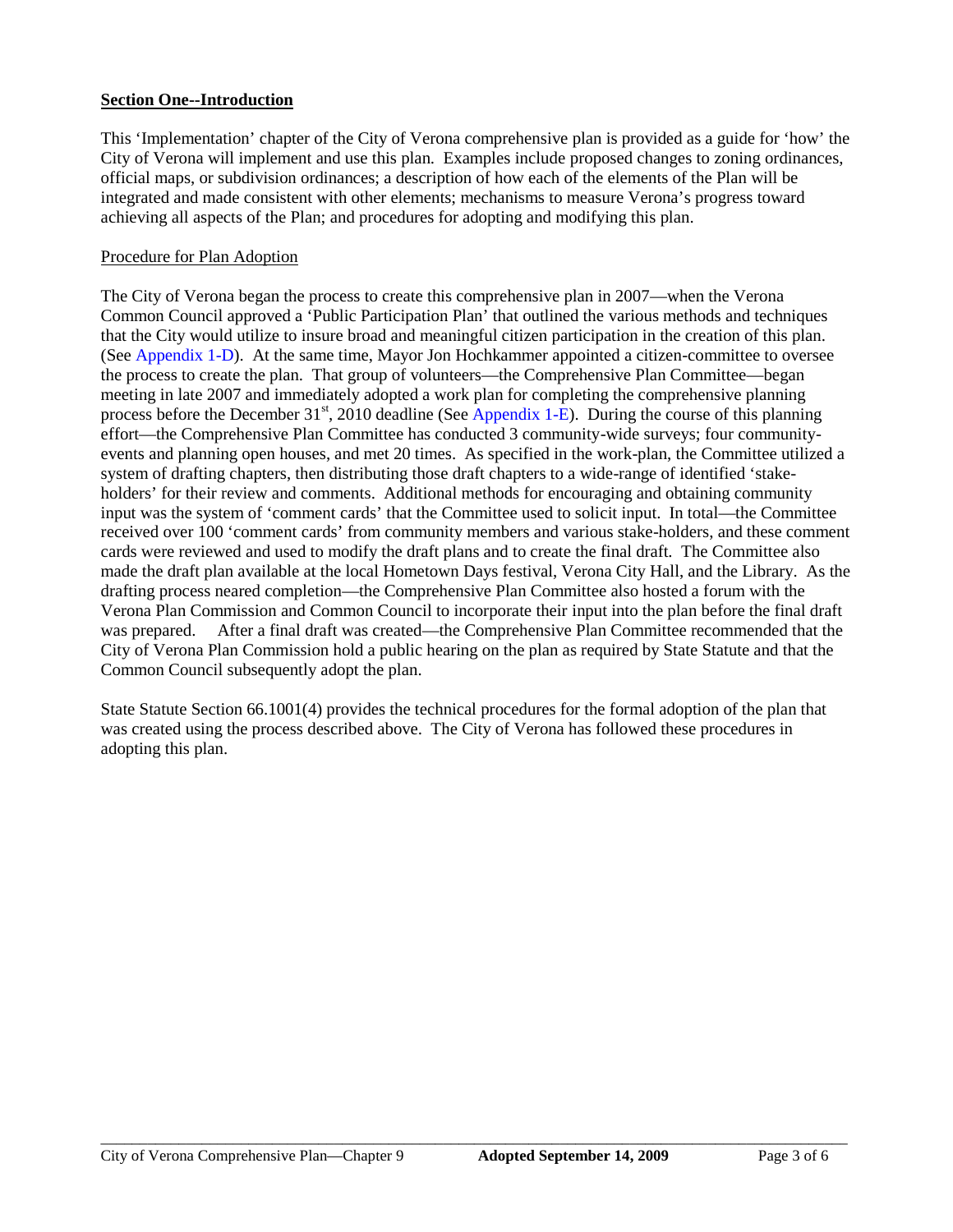### **Section Two**

This comprehensive plan will be implemented using the City's Ordinances, including at least the following sections:

| <b>Ordinance Title</b>         | <b>Ordinance Section</b> | <b>Affected Chapters of this</b>      |
|--------------------------------|--------------------------|---------------------------------------|
|                                |                          | <b>Comprehensive Plan</b>             |
| Official Map                   | Title 1-Chapter 3        | Transportation                        |
| Public Works                   | Title 6                  | Utilities and Community Facilities    |
| <b>Public Utilities</b>        | Title 9                  | Utilities and Community Facilities    |
| Parks and Navigable            | Title 12                 | <b>Natural and Cultural Resources</b> |
| Waters                         |                          |                                       |
| Zoning                         | Title 13—Chapter 1       | Land Use                              |
| Flood plain Zoning             | Title 13—Chapter 2       | Land Use                              |
|                                |                          | <b>Natural and Cultural Resources</b> |
| Shore land Zoning              | Title 13-Chapter 3       | Land Use                              |
| <b>Subdivision Regulations</b> | Title 14                 | Land Use                              |
|                                |                          | Economic Development and Agriculture  |
| <b>Building Code</b>           | Title 15                 | Land Use                              |
|                                |                          | <b>Natural and Cultural Resources</b> |
|                                |                          | Utilities and Community Facilities    |
|                                |                          |                                       |
|                                |                          |                                       |
|                                |                          |                                       |
|                                |                          |                                       |
|                                |                          |                                       |
|                                |                          |                                       |

The City of Verona finds that the regulations, maps, and ordinances listed in the table above are currently consistent with this adopted comprehensive plan. Should an inconsistency be found between this comprehensive plan—in part or in whole—and any of the city's existing maps, ordinances or regulations, the City of Verona will seek to remedy the inconsistency in a timely fashion by modifying the appropriate map(s), ordinance(s) or regulation(s) to be consistent with this plan or to make this plan consistent with the appropriate map(s), ordinance(s) or regulation(s), as determined by the Common Council.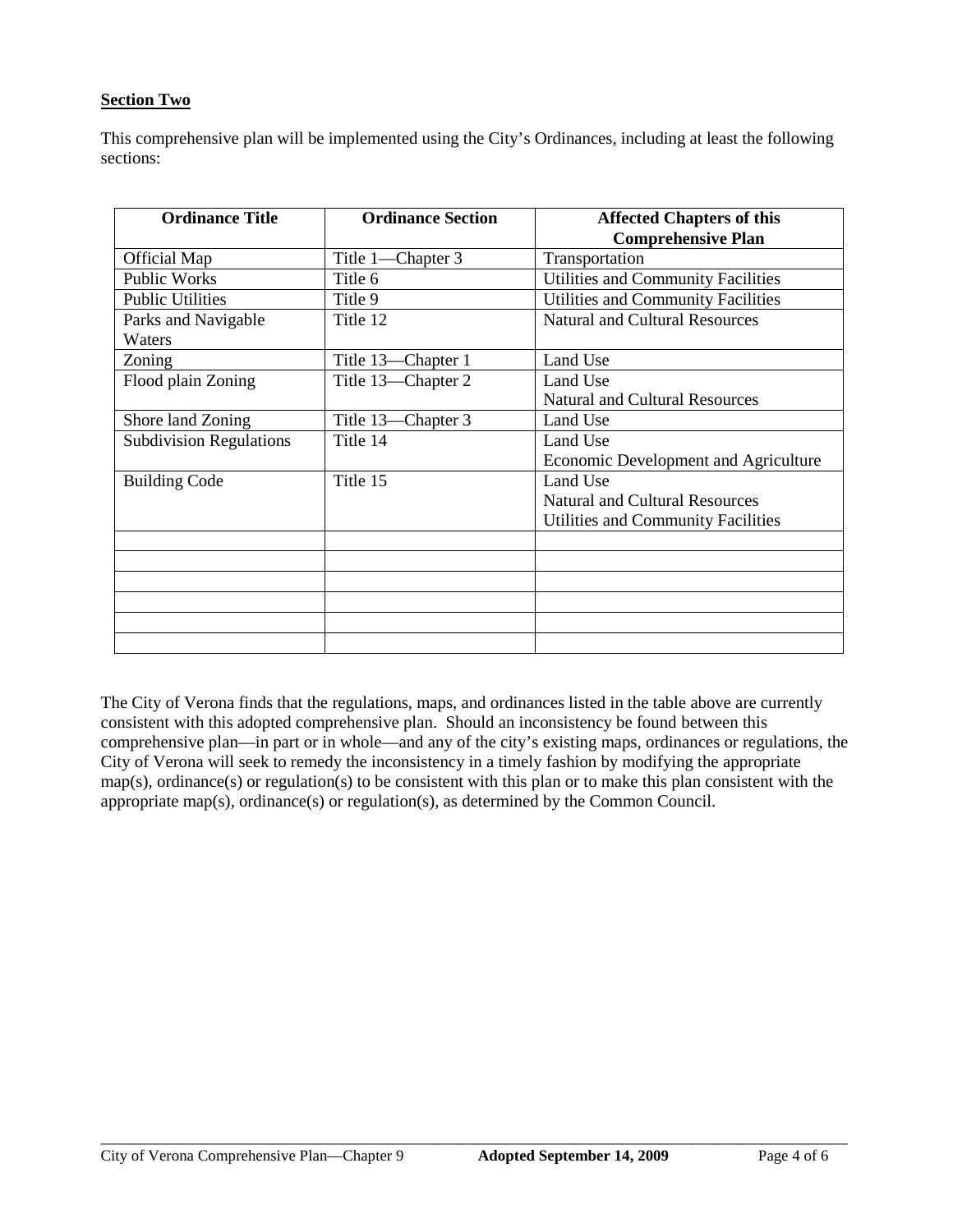### **Section Three—Consistency Among Plan Elements**

The Comprehensive Plan Committee, the Plan Commission, the Common Council, city planning staff, and hired planning consultants have gone to great lengths to insure that all of the chapters of this comprehensive plan are consistent with each other and that no part of one chapter is in conflict with or contradicts any part of another chapter. The City of Verona believes that there are no inconsistencies or internal contradictions between the various chapters of this comprehensive plan. Should any conflicts or contradictions be found between chapters of this plan, the City of Verona will seek to remedy these conflicts/contradictions according to the procedures specified in Section Five below for modifying this comprehensive plan.

### **Section Four—Measuring Progress**

It is the intent of the City of Verona to make this plan a reality—and to use this plan to guide decisions and actions of the City. The goals and objectives included in this plan reflect the goals and objectives of this community for the future—and the City of Verona does *not* wish for this comprehensive plan to merely 'sit on a shelf and gather dust'. To that end—the City will utilize this plan when making decisions. Additionally, the City will monitor this comprehensive plan and its effectiveness to insure that it continues to be an honest reflection of the goals and objectives of the community. Several key evaluation points should be considered when evaluating the effectiveness or validity of the Plan and used to determine if an amendment to the Plan may be necessary. Annually, review of the Comprehensive Plan should be conducted with respect to the following:

- Review decisions during the previous year regarding private development proposals against the recommendations of the Plan for consistency;
- Consider City, developer or public requested changes or amendments to the Plan during the previous year and in response to new opportunities or changing community conditions;
- Monitor changes in the State comprehensive planning and related laws to determine how they may affect this Plan;
- Monitor actions and decisions of Dane County and the Capital Area Regional Planning Commission to determine how they may affect the recommendations and goals of this plan.

Should the Common Council determine that the plan is no longer an honest reflection of the goals and objectives of the community—the plan will be modified using the procedures identified in Section Five below.